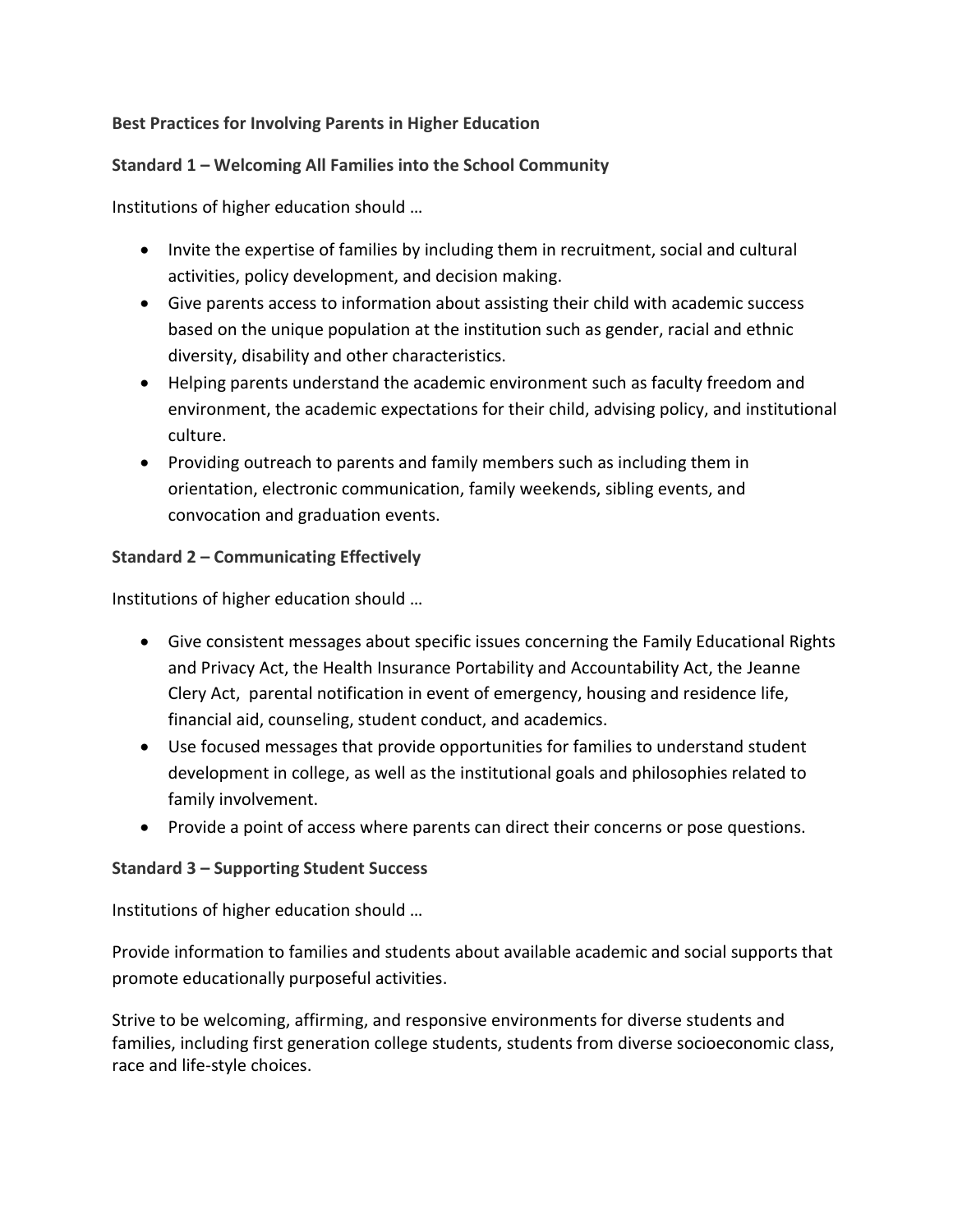Provide ongoing assessment of students that evaluates the ways that academic and social supports meet student's needs.

Develop campus policies from ongoing assessment that help transition first year students to college life.

# **Standard 4 – Speaking Up for Every Child**

Provide families with information on ways to teach their children how to be a self-advocate before the beginning the freshman year.

Encourage students to participate in academic, political and social supports at the college.

Develop and maintain a mission-driven parent/family program that reflects the institution's culture and goals of student development.

## **Standard 5 – Sharing Power**

Institutions of higher education should …

- Involve families in current assessment of programs, services and family needs.
- Involve families in development of family involvement and associations in the institution.
- Involve families in development of crisis planning.
- Involve families in recruitment, support services for students, and serving as a parent member voice about policies and procedures in the institution.
- Recognizing that parents are stakeholders in their child's education.

# **Standard 6 – Collaborating with the Community**

- Communicate resources that are available to students such as tutoring, employment, health and counseling services, ministries, recreation and other services that are accessible to their college student.
- Opportunities for students to organize groups that support specific causes that pertain to their needs.
- Inviting local businesses, policymakers, and other relevant community members to be a part of the campus community as opportunities for service-learning, field study, and internships as well as communicators to the opportunities for employment after graduation.

**Standard 7-Providing Professional Development and Pre-Service Training in Partnering with Families for Administrators and Teachers**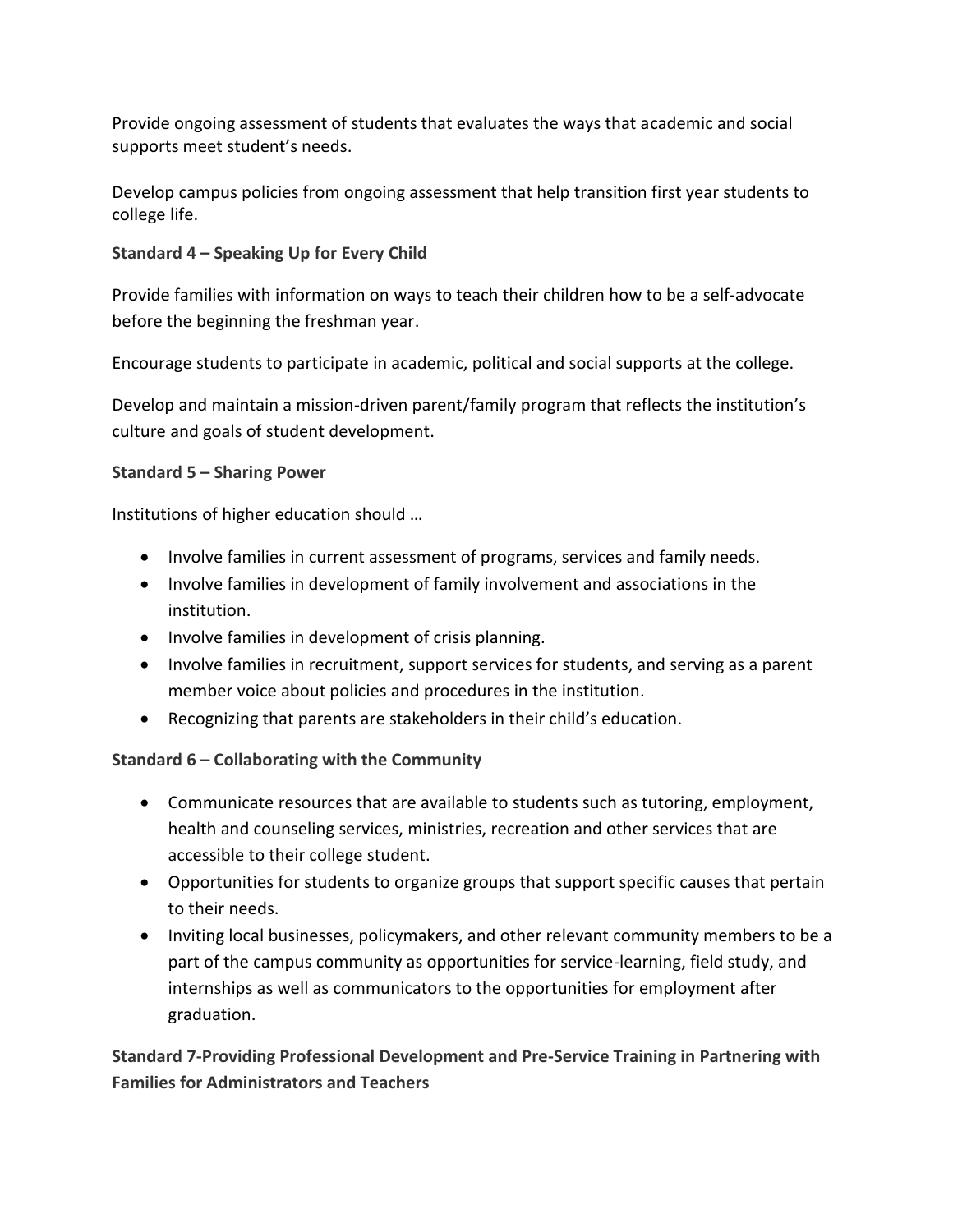References

Baker, T. R. [Navigating State and Federal Student Privacy Laws to Design Educationally Sound](javascript:%20void%200)  [Parental Notice Policies.](javascript:%20void%200) New Directions for Student Services no. 122 (Summer 2008) p. 81-104

Carney-Hall, K. C. [Understanding Current Trends in Family Involvement.](javascript:%20void%200) New Directions for Student Services no. 122 (Summer 2008) p. 3-14.

Coburn, Karen Levin*. Organizing a Ground Crew for Today's Helicopter Parents. About Campus*, Jul/Aug 2006, Vol. 11 Issue 3, p 9-16, 8p.

Harris III, Frank; Bensimon, Estela Mara. The equity scorecard: A collaborative approach to assess and respond to racial/ethnic disparities in student outcomes. New Directions for Student Services, Winter2007, Issue 120, p77-84.

Kennedy, Kirsten*.* The Politics and Policies of Parental Involvement*. About Campus*, Sep/Oct2009, Vol. 14 Issue 4, p16-25, 10p; DOI: 10.1002/abc.297.

 Keppler, K., Mullendore, R. H., & Carey, A. (Eds.) (2005). *Partnering with the parents of today's college students*. Washington, DC: NASPA.

 Korbel, Donna M., McGuire, Joan M., Baneijee, Manju; Saunders, Sue A. Transition Strategies to Ensure Active Student Engagement. New Directions for Student Services, Summer 2011, Issue 134, p35-46, 12p.

Keup, Jennifer R. Promoting New-Student Success: Assessing Academic Development and Achievement Among First-Year Students. New Directions for Student Services, Summer2006, Issue 114, p27-46.

Price, J. [Using Purposeful Messages to Educate and Reassure Parents.](javascript:%20void%200) New Directions for Student Services no. 122 (Summer 2008) p. 29-42.

Savage, M. [Developing, Staffing, and Assessing Parent Programs.](javascript:%20void%200) New Directions for Student Services no. 122 (Summer 2008) p. 67-80.

Taub, D. J. [Exploring the Impact of Parental Involvement on Student Development.](javascript:%20void%200) New Directions for Student Services no. 122 (Summer 2008) p. 15-28.

Ward-Roof, J. A., et. al., [Capitalizing on Parent and Family Partnerships Through Programming.](javascript:%20void%200) New Directions for Student Services no. 122 (Summer 2008) p. 43-56.

Wartman, K.L. and Savage, M. Parental Involvement in Higher Education: Understanding the Relationship among Students, Parents, and the Institution. ASHE Higher Education Report, Volume 33, Number 6